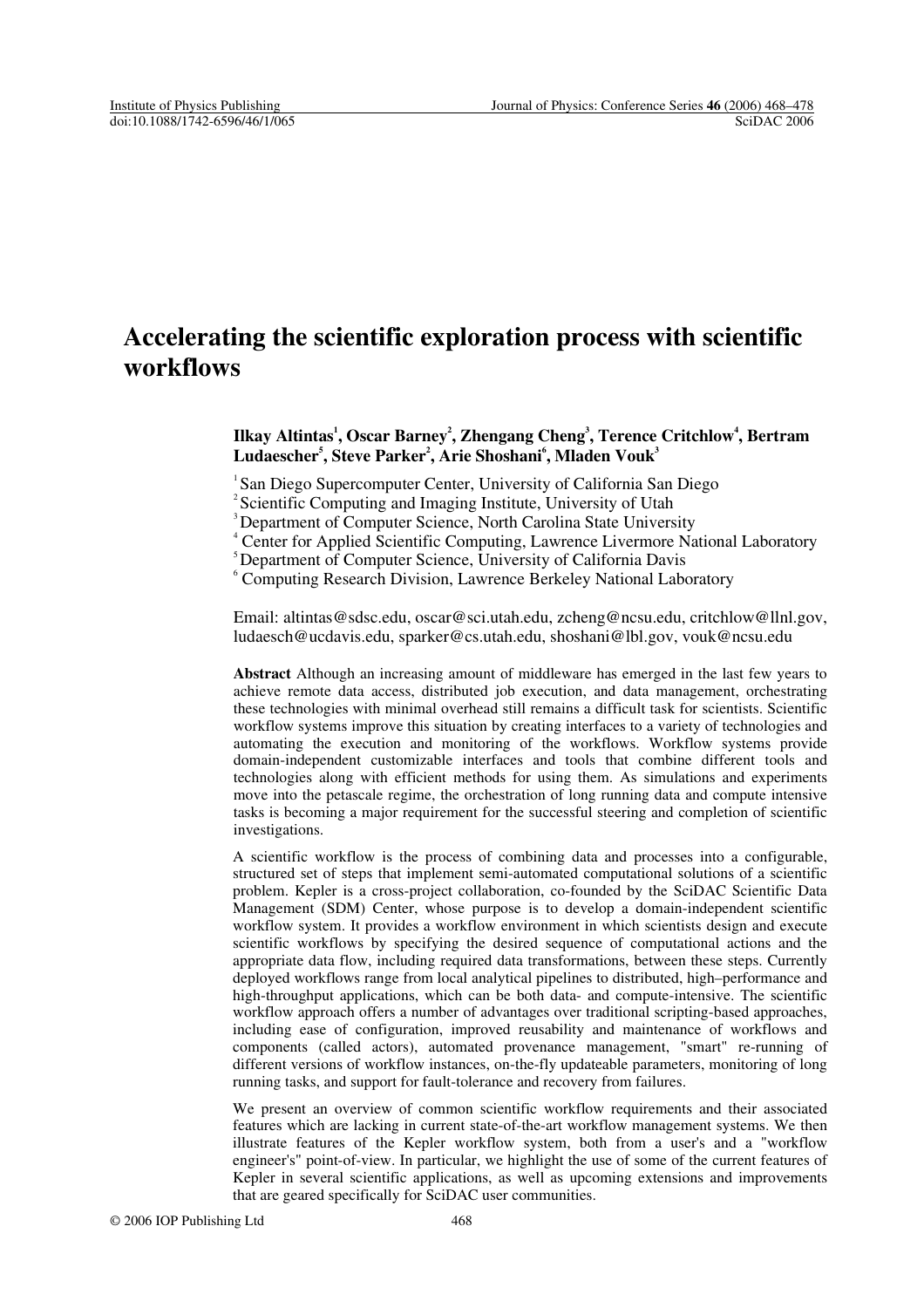#### **1. Expanding Technological Horizons in Science**

*"Why does this magnificent applied science, which saves work and makes life easier, bring us so little happiness? The simple answer runs: Because we have not yet learned to make sensible use of it." – Albert Einstein, in an address at Cal Tech, 1931. (Harper)* 

Scientific problem solving is an evolving process. Scientists start with a set of questions then observe phenomenon, gather data, develop hypotheses, perform tests, negate or modify hypotheses, reiterate the process with various data, and finally come up with a new set of questions, theories, or laws. This flow of science has been continuously transformed with the advances in computer science in the last few decades. The simplest examples of this transformation are the use of personal computers to record scientific activity and the way scientists publish and search papers on online databases. This push from computer science combined with evolving scientific applications and algorithms, resulted in technologies for making the automation of the scientific process more efficient and easier to use.

Current technology significantly accelerates the scientific problem solving process by allowing scientists to access data remotely, distribute job execution across remote parallel resources, efficiently manage data, and even perform observations in remote environments via technologies like sensor networks and cameras. As simulations and experiments move into the petascale regime, the orchestration of long running data and compute intensive tasks is becoming a major requirement for the successful steering and completion of scientific investigations. Although an increasing amount of middleware has emerged in the last few years to achieve remote data access, distributed job execution, and data flow, the orchestration of these technologies with minimal overhead still remains a difficult task for scientists. Scientific workflow systems improve this situation by creating interfaces to a variety of technologies and automating the execution and monitoring of the workflows [1,2,3]. Workflow systems provide domain-independent customizable interfaces and tools that combine different technologies along with efficient methods for using them.

The Scientific Data Management (SDM) Center [4], funded under the first phase of SciDAC (referred to as SciDAC-1), has made a large impact on the SciDAC-1 domain scientists and the community by providing advanced data management technologies. The center's focus is on deploying known and emerging data management technologies to scientific applications with a goal of integrating software-based solutions to efficiently and effectively manage large volumes of data generated by scientific applications. Previous achievements include the development and application of parallel I/O technology applied to astrophysics and climate, efficient indexing of large datasets applied to high energy physics and combustion, features analysis applied to fusion simulation, parallelization of the popular package R, and the automation of production-level biology and astrophysics workflows using a scientific workflow system. The Scientific Process Automation (SPA) [5] layer in the SDM Center architecture builds upon the SDM Center tools and technologies to utilize them in scientific workflows. SDM SPA activities help a broad range of scientific communities in collaboration with the open-source Kepler scientific workflow system [6].

In the rest of this paper, we first discuss a couple of workflow examples and the requirements for workflows to help with the scientific process. We then give a brief overview of the Kepler scientific workflow system and introduce some components in the Kepler architecture influenced by the DOE application requirements. Finally, we describe our vision of the additional requirements for next generation scientific workflow systems to help with accelerating the scientific exploration process.

## **2. Scientific Workflows Help with the Scientific Process**

A scientific workflow is the process of combining data and processes into a configurable, structured set of steps that implement semi-automated computational solutions of a scientific problem. Workflows greatly improve data analysis, especially when data is obtained from multiple sources and generated by computations on distributed resources and/or various analysis tools. These advances in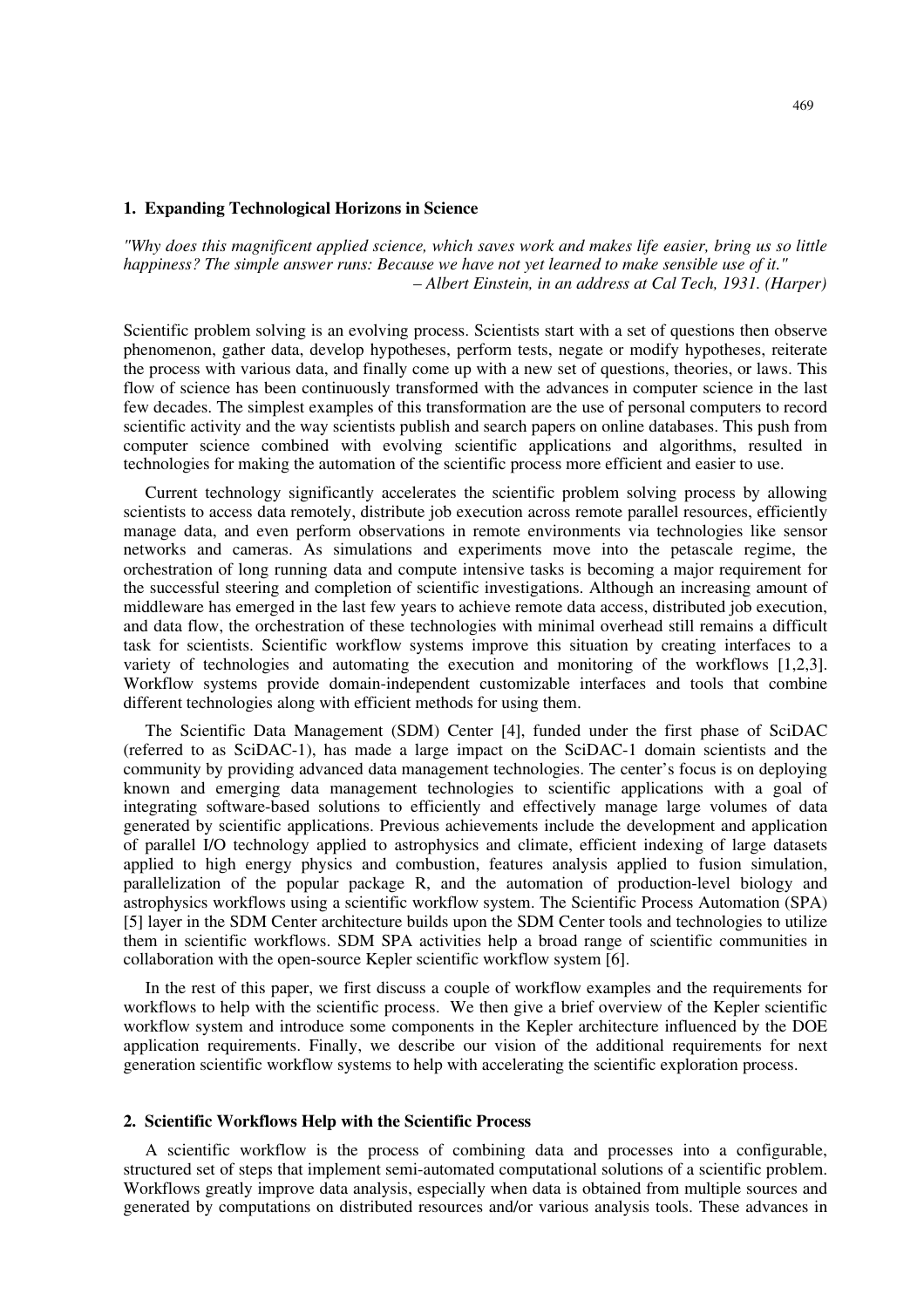systematic analysis of scientific information made possible by workflows have unleashed a growing need for automated data-driven applications that also provide scientists with interfaces to design, create, execute, share, reuse scientific workflows, and collect and manage the provenance of the data and processes with little overhead. The scientific workflow approach offers a number of advantages over traditional scripting-based approaches, including ease of configuration, improved reusability and maintenance of workflows and components (actors), automated provenance management, "smart" rerunning of different versions of workflow instances, on-the-fly updateable parameters, monitoring of long running tasks, and support for fault-tolerance and recovery from failures [1].

#### 2.1. Scientific Workflow Examples

In this section, we provide two different typical high-level scientific knowledge discovery workflows that we have worked on in the SDM Center. The workflows have requirements that relate to some of the generic requirements mentioned above.



Figure 1. Conceptual design of the "Promoter Identification Workflow" [7]

2.1.1. *Promoter Identification Workflow.* Figure 1 shows the "Promoter Identification Workflow" (PIW) that links genomic biology techniques such as microarrays with bioinformatics tools such as BLAST to identify and characterize eukaryotic promoters [1, 7]. Starting from microarray data, cluster analysis algorithms are used to identify genes that share similar patterns of gene expression profiles which are then predicted to be co-regulated as part of an interactive biochemical pathway. Given the gene-ids, gene sequences are retrieved from a remote database (e.g., GenBank) and fed to a tool (e.g., BLAST) that finds similar sequences. In subsequent steps, transcription factor binding sites and promoters are identified to create a promoter model that can be iteratively refined.

While Figure 1 leaves many details out, some features of scientific workflows can already be identified. Specifically, there are a number of existing databases (such as GenBank) and computational tools (such as Clusfavor and BLAST) that need to be combined in certain ways to create the desired workflow. In the past, accessing remote resources often meant implementing a wrapper that mimics a human entering the input of interest, submitting an HTML form, and "screenscraping" the result from the returned page [8]. Today, more and more tools and databases become accessible via web services, greatly simplifying this task. Another trend are web portals such as NCBI [9] that integrate many tools and databases and sometimes provide the scientist with a "workbench" environment.

This PIW workflow was implemented in the Kepler scientific workflow system (see Section 3). The early prototype PIW implementation in Kepler [1, 6, 7] illustrated a number of features including the hierarchical workflow design, Web Service composition, and seamless integration of resources via customization of features. Currently, this workflow runs as a production workflow. The production workflow extends the above-mentioned proven features with execution monitoring, fault-tolerance and domain-specific visualization components, e.g., a transcription factor alignment display.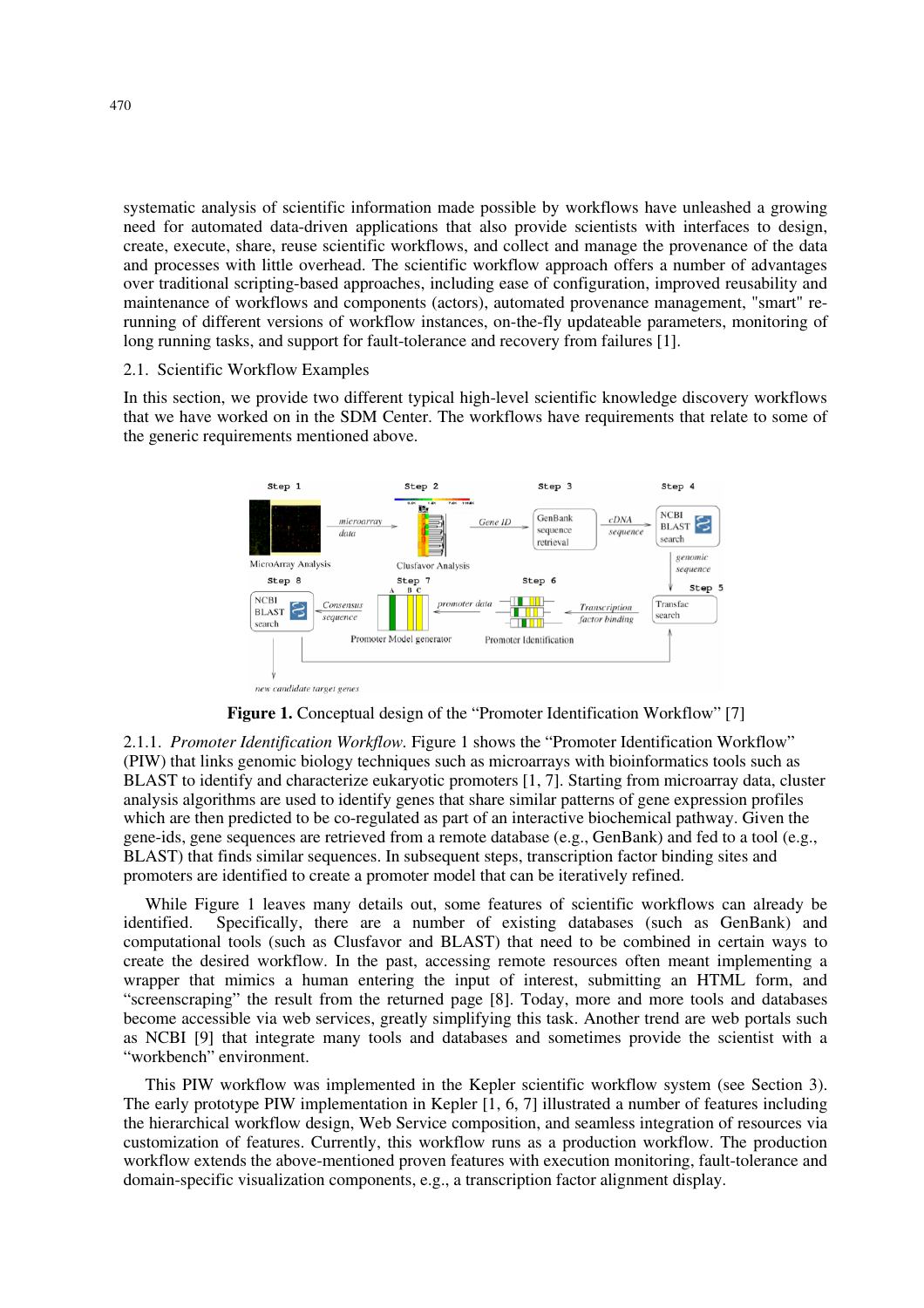

**Figure 2.** Conceptual design of "Center for Plasma Edge Simulation XGC-M3D Workflow" [10]

2.1.2. *The Center for Plasma Edge Simulation XGC-M3D Workflow.* The Center for Plasma Edge Simulation (CPES) is a Fusion Simulation Project under the DOE SciDAC program to develop a novel integrated plasma edge simulation framework. The CPES project aims to integrate and utilize the existing fusion codes via a scientific workflow system. Within CPES a set of specialized highperformance computing (HPC) extensions coupled with fusion codes and a monitoring system is used to explore, analyze and visualize data, and extract information and features. [10]

Figure 2 illustrates one of the workflows, i.e. "XGC-M3D Coupling Workflow", which is under development in the CPES project using Kepler. It shows the coupling of the kinetic code, *XGC—NT*, to the MHD code, *M3D*, which is then deployed on a Portal interface for user interaction. An important point is that some fusion codes run on thousands of processors, and send each other 2D-3D variable with a requirement to exchange information in less then a second to keep the codes synchronized.

Other CPES workflows have requirements like dynamic coupling of models and codes, adaptive workflow execution, transparent and efficient access to data, data analysis and visualization, and run time monitoring with interactive and autonomic control. For the success of projects with requirements similar to CPES's, the workflow system is expected to handle memory-to-memory data movement between the individual processors and efficient, local, and on-the-fly inter-processor interaction.

## 2.2. Requirements for Scientific Workflows

Scientific workflows vary in their requirements and the technologies they use depending on the disciplines involved. We found that even though the development in scientific workflows is motivated by applications from different scientific disciplines and projects, and the disciplines have their own wish lists and technical requirements, it is possible to unify these requirements and come up with a set of common requirements useful for multiple disciplines. Consider, for example, the Cyberinfrastructure desiderata of a geoscientist and a computational chemist. A geoscientist's wish list might involve online data acquisition and access, managing large databases, indexing data on spatial and temporal attributes, quick subsetting operations on the databases, large scale resource sharing and management, collaborative and distributed applications, parallel gridding algorithms on large data sets using high performance computing, integrating data with other related data sets, e.g., geologic maps and hydrology models, and easy-to-use user interfaces from portals and scientific workflow environments [11]. A computational chemist's wish list is comprised of performing synchronously many embarrassingly parallel calculations with different molecules, configurations, methods and/or other parameters, using existing data, codes, procedures, and resources with the usual sophistication and accuracy, letting different programs seamlessly communicate with each other, integrating computational experiment preparation and analysis steps, distributing jobs automatically onto a computational grid, having interfaces to database infrastructures to obtain starting structures and to allow data mining of results, and tools and scientific workflow environments that are as easy-to-use, general, flexible, manageable and reusable as possible [12, 13]. While these requirements have different focuses, their fundamental requirements are similar, i.e., querying and integrating data sets,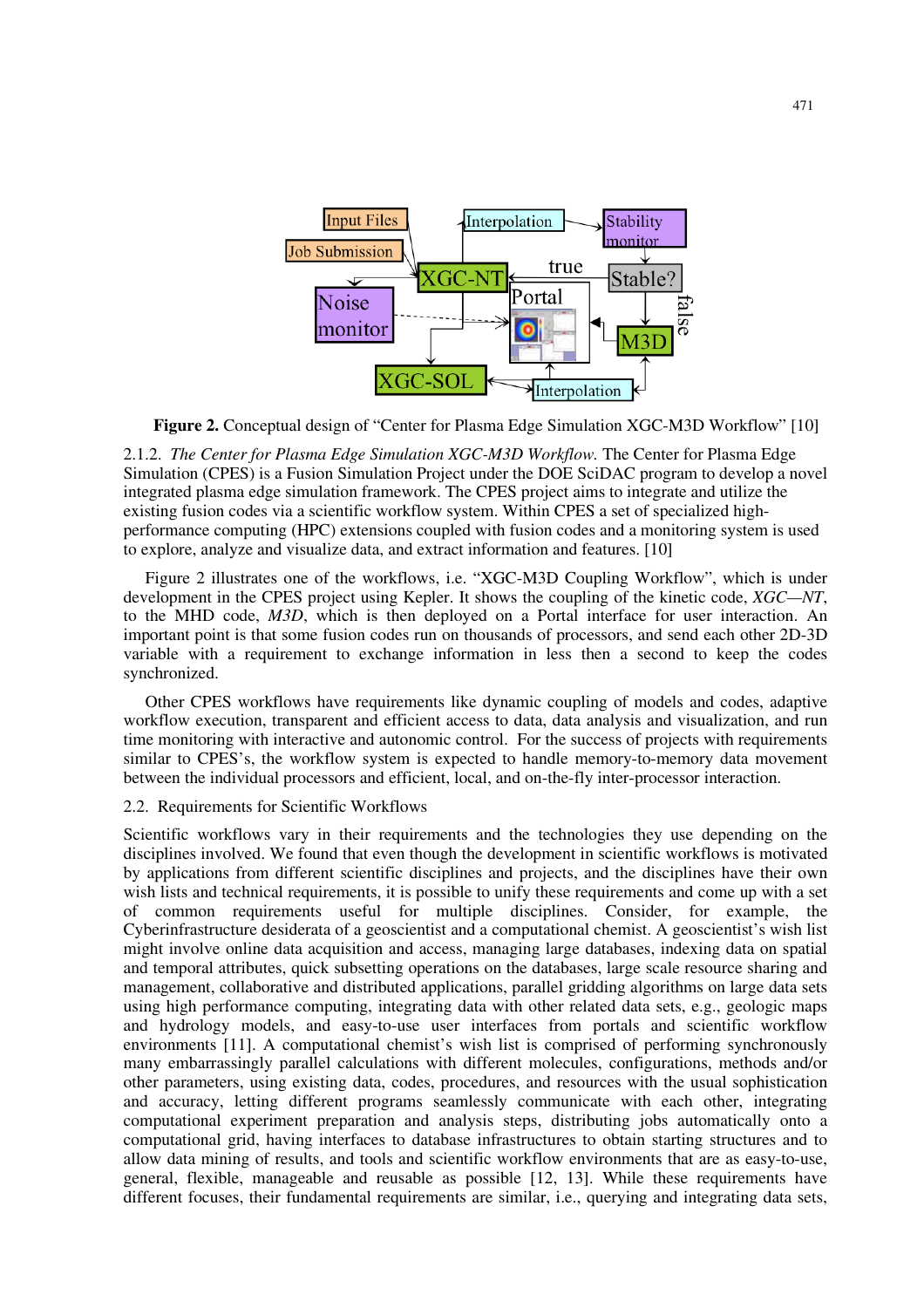execution of domain specific codes and algorithms, and using different tools through easy-to-use unified interfaces. When we extend this to other sciences, we come up with a list of requirements that are generically applicable to different disciplines via customization and domain-knowledge integration.

The following requirements are the results of our interaction with a variety of scientists from scientific disciplines involving molecular biology, ecology, astrophysics, fusion, geosciences, oceanography, computational chemistry and phylogeny:

- Design tools that are scalable and especially helpful to non-technical users
- Easy to use, fairly simple user interfaces having more complex features hidden
- Hierarchical component and service composition [14] to reduce complexity and enhance design reusability
- Reusable generic features that are generic enough to serve different communities but specific enough to serve one scientific domain, i.e., customizable
- Extensibility for the expert user
- Registration, publication & provenance of data and process (a.k.a. workflow) products [15]
- Seamless access to and dynamic plug-in of data and processes from registries/repositories [16]
- Distributed [17] and detached [18] workflow execution (e.g. Web and Grid awareness)
- Semantics awareness [19] using ontologies and domain knowledge
- Execution monitoring, failure recovery, smart re-runs [1, 15] and interactive user steering
- Workflow deployment tools (as a web site, as a web service, as a "Power app" similar to  $SCIRun [20]$  that could be utilized via the user interface

## **3. Kepler: An Emerging Open Source Scientific Workflow System**

A scientific workflow is the process of combining data and processes into a configurable, structured set of steps that implement semi-automated computational solutions of a scientific problem. Kepler is a cross-project collaboration, co-founded by the SciDAC SDM Center, whose purpose is to develop a domain-independent scientific workflow system. It provides a workflow environment in which scientists design and execute scientific workflows by specifying the desired sequence of computational actions and the appropriate data flow, including the required data transformations, between these steps. Currently deployed workflows range from local analytical pipelines to distributed, high–performance and high-throughput applications, which can be both data- and compute-intensive.

Kepler builds on top of the mature Ptolemy II software [21], which is a Java-based system and a set of APIs for heterogeneous hierarchical modeling. The focus of Ptolemy II is to build models based on the composition of existing components, which are called 'Actors', and observe the behavior of these simulation models when executed using different computational semantics, which are implemented as components called 'Directors.'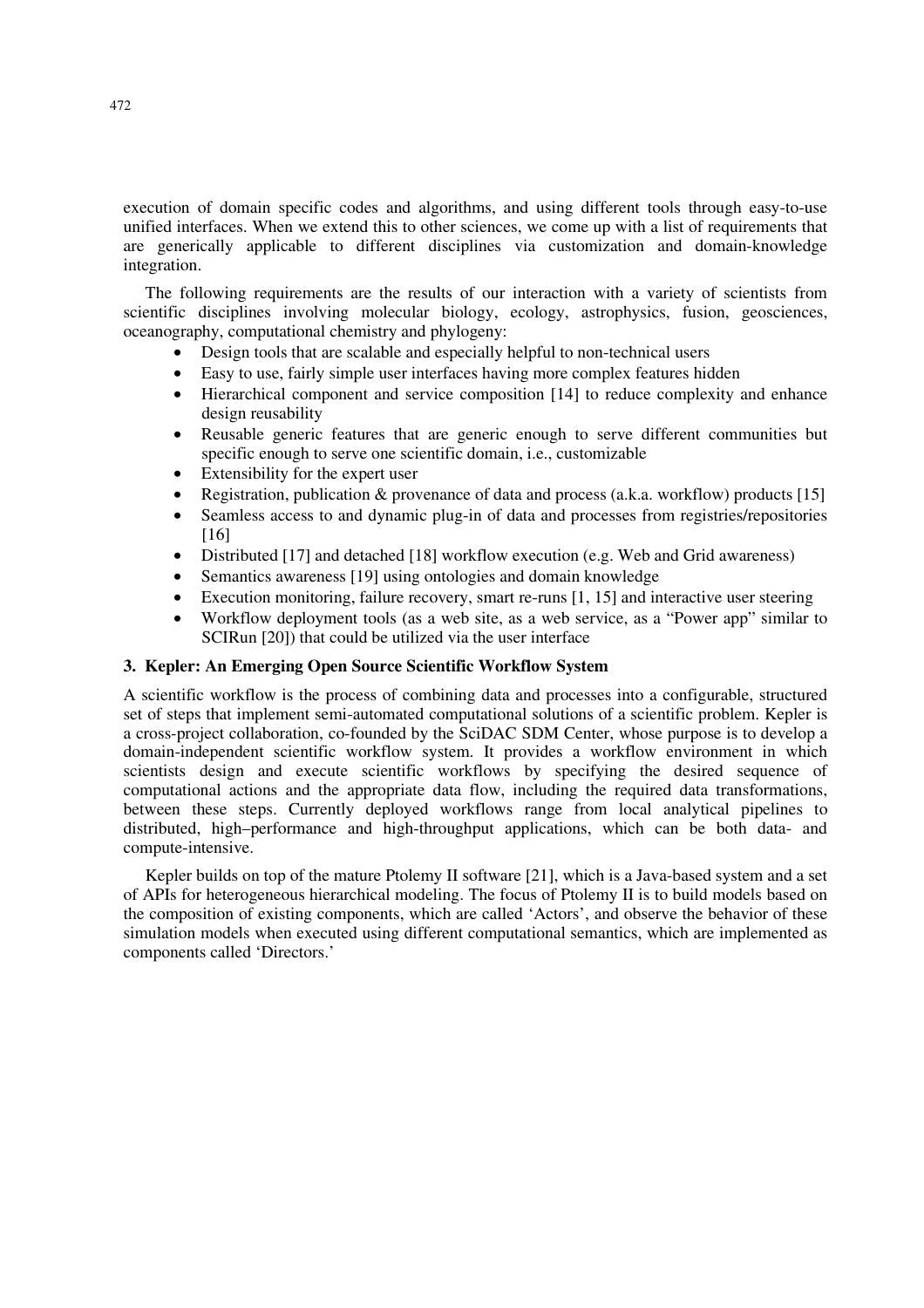



**Figure 3.** The Kepler System Architecture

Actors are the encapsulations of parameterized actions performed on input data to produce output data. Actors communicate between themselves by sending Tokens, which encapsulate data or messages, to other actors through ports. An actor can have multiple ports and can only send Tokens to an actor that it is connected to one of its output ports. The director specifies the model of computation under which the workflow will run. For example, in a workflow with a Process Network (PN) director, actors can be thought of as separate threads that asynchronously consume inputs and produce outputs. Under the Synchronous Dataflow (SDF) director, actors share a common thread, and the order of execution is statically determined because the number of tokens each actor will produce and consume is known ahead of time. Also, different domains control how the ports relay Tokens. In PN each port behaves like a FIFO queue of unlimited size where as a port controlled by the SDF director acts like a FIFO queue with a size limited to the number of tokens an actor can produce or consume.

Kepler actors perform operations including data access, process execution, visualization, and domain specific functions. Kepler uses Ptolemy II's hierarchical actor oriented modeling paradigm to create workflows, where each step is performing some action on a piece of data. Workflows can be organized visually into sub-workflows. Each sub-workflow encapsulates a set of executable steps that conceptually represents a separate unit of work. The Kepler system can support different types of workflows ranging from local analytical pipelines to distributed, high–performance and highthroughput applications, which can be data- and compute-intensive [17]. Along with the workflow design and execution features, Kepler has ongoing research on a number of built-in system functionalities (a.k.a. architectural components), as illustrated in Figure 3, including support for single sign-in GSI-based authentication and authorization; automated data and process provenance tracking; "smart" re-runs and failure recovery; semantic annotation of actors, types, and workflows; creating, publishing, and loading plug-ins as archives using the Vergil user interface; and documenting entities of different granularities on-the-fly.

Ptolemy II separates the description of important aspects of a design such as behavior and architecture, or computation and communication [22]. Kepler inherits this concept of separation of concepts in design from the Ptolemy II. This provides significant advantages such as lower design time and better reusability of the design because system designers can build new components for the system and plug them in for testing without changing any of the underlying architecture. Also, workflow designers do not have to use ad hoc techniques to implement the workflow's design and execution of the workflow graph. The Ptolemy II system provides a general strategy for separating the workflow composition from the overall orchestration of the model by introducing the separate concerns for actors, their composition, and the implementation of computational domains that run the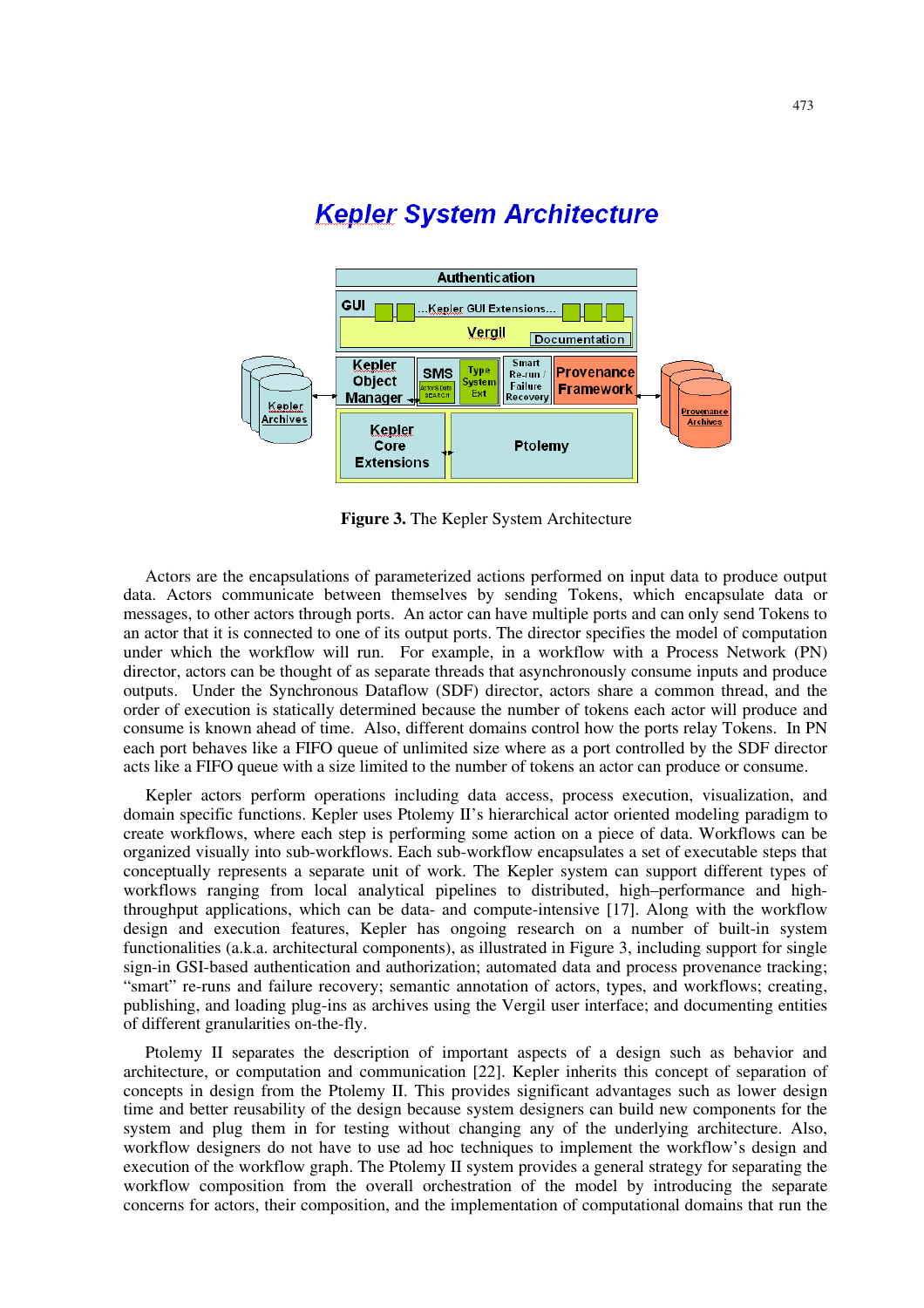workflows. These 'separate concerns' are combined visually into a model on the screen, which provides an easy way for system users to see what the exact behavior of the workflow will be without clicking on menu to find out things like what the model of computation will be, for example.

## 3.1. Kepler Provenance Framework

Most of the time before a scientific process can end in results, scientists will fine-tune the experiments, iterating many times with different parameters [23]. This repeating process can reveal a lot about the nature of a specific scientific problem and, thus, provide information on the steps leading to the solution and end results. Making this information available requires efficient usage and collection of data and process provenance information. Another very important requirement for any scientific process is the ability to reproduce results and to validate the process that was followed to generate these results. Provenance tracking provides this functionality and also helps the user and publication reviewer/reader understand how the run progressed and what parameters and inputs were associated with the workflow run [15].

A provenance collection system must have the ability to create and maintain associations between workflow inputs, workflow outputs, workflow definitions, and intermediate data products. Collecting intermediate data products in addition to other provenance data serves multiple purposes as the results of some processes in the workflow can vary from run to run and some workflow tests require manually stepping through some of the steps to verify and debug results. The intermediate results along with the other provenance data can be also used to perform "smart" reruns. These requirements illustrate the strong need to retain origin and derivation information for data and processes in a workflow, to associate results with customized and executable workflow version, and to track workflow evolution as described in [24]. This paper discusses an implementation that aims to keep track of all these aspects of provenance in scientific workflows.

Given the collaborative and domain-independent nature of the Kepler project, our provenance framework needs to include plug-in interfaces for new data models, metadata formats and cache destinations. To accomplish this goal we have created a highly configurable provenance component that can be easily used with different models of computation using the separation of concerns design principle. Just like a director, provenance collection is modeled as a separate concern that is bound visually to the associated workflow. This way a user can easily see if provenance is being collected for a certain run of the workflow. Another advantage to this design is its compliance and consistency with Kepler's actor-oriented programming paradigm and user interface.

In Kepler, we have added functionality to enable efficient reruns of a workflow by mining the stored provenance data. The idea behind a "smart" rerun [1] is as follows. When a user changes a parameter of an actor and runs the workflow again, re-executing all the preceding, unchanged steps in the workflow may be redundant and time consuming. A "smart" rerun of the workflow will take data dependencies into account and only execute those parts of the workflow affected by the parameter change [25]. The ability to store and mine provenance data is required to enable "smart" reruns since the data products generated in previous runs are used as the inputs to the actors that are to be rerun.

## 3.2. Kepler Authentication Framework

The recent advances in Grid and distributed computation enables automated data analyses to be performed in heterogeneous and distributed environments, helping scientists to perform scientific exploration at scales both finer and greater than ever before. It is no longer sufficient for current information systems to focus only on individual tasks. The availability of efficient data collection and analysis tools presents researchers with vast opportunities to process heterogeneous data within a distributed environment. More and more applications require computer systems to control, monitor, and support the logistical aspects of scientific processes. To support the opportunities enabled by available massive computation, the Kepler project provides scientists an open-source scientific workflow system to manage both data and programs, and to design reusable procedures of scientific experimental tasks. The distributed environments may spread over multiple computers, clusters, and networks or even multiple Grid systems. Most Grid systems employ Grid Security Infrastructure (GSI)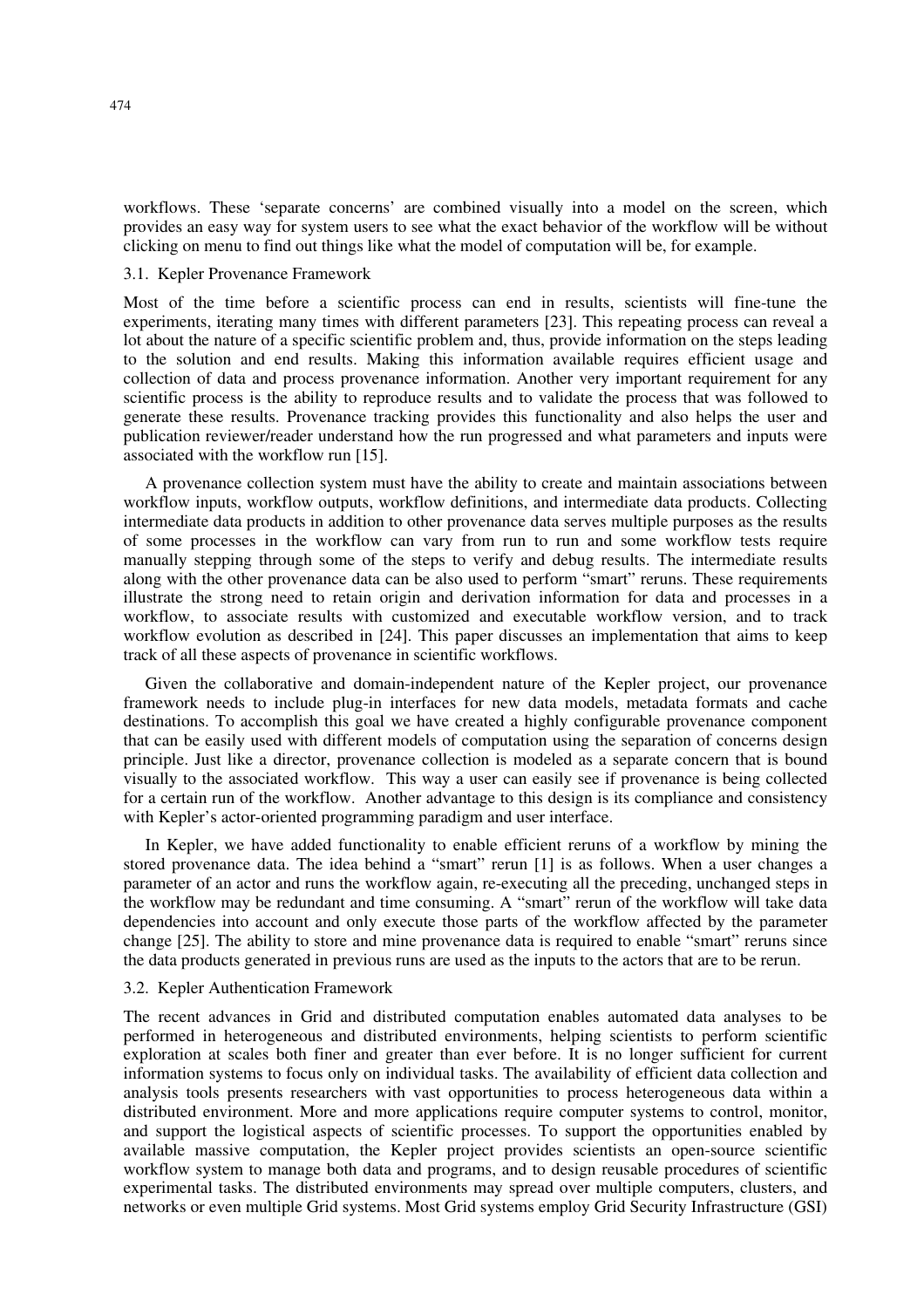[26] to manage the authentication and authorization of users to access resources. Thus, an authentication framework is needed for workflows to manage the GSI-related accessibility to multiple computing resources. This framework should be able to coordinate between the different security architectures. With more workflows executed on multiple secured computing resources, Kepler users need a mechanism to coordinate between different security infrastructures, and to generate and manage the certificates/proxies for the user. Kepler authentication framework is such a management component that not only facilitates users to login into various computing resources and store their corresponding authentications, but also provides workflows a unified interface to access remote resources with the support of GSI.

Workflows may not only access multiple Grid resources that belong to different security systems, but also access the same Grid resource multiple times during their execution. A workflow needs the authentication information at each time it accesses a Grid resource. It is not practical to prompt users for login whenever the authentication is required, as most of the time, these workflows run in batch mode while the user is away. The authentication framework should be able to store user's authentication in order to avoid user interventions for repeatedly used proxies and manage the lifetime and updates of the stored authentication.

Kepler's authentication framework is designed and implemented for storing, managing, and updating user authentications for workflows running in Grid environments. This framework is integrated into the Kepler project to coordinate the accesses to multiple Grid resources for the processes (a.k.a actors in Kepler) in the workflow. It not only provides workflows a uniform interface to access user authentications, but also permits users to create and manage their proxy certificates and authentications. The authentication framework is a novel contribution to Kepler and, to the best of our knowledge, no other scientific workflow system currently has such a mechanism.

## 3.3. Distribute Execution and Flexible I/O Services in Kepler

In Kepler, individual workflow components (e.g., for data movement, database querying, job scheduling, remote execution etc.) are abstracted into a set of generic, reusable tasks [17]. Through actor-oriented and hierarchical modeling features built into Ptolemy, Kepler scientific workflows can operate at very different levels of granularity, from low-level "plumbing workflows" that explicitly move data around, start and monitor remote jobs, etc., to high-level "conceptual workflows" that interlink complex, domain specific data analysis steps. Grid workflows (and distributed applications in general) can be seen as special scientific workflows. They involve high performance and/or high throughput computational tasks. One of our targets to run distributed applications in Kepler is a framework that supports the design and reuse of grid workflows.

Our goals for a distributed Kepler include also the ability to easily form ad-hoc networks of cooperating Kepler instances. Each Kepler cooperating network (collaboration) can have access constraints and allows Kepler models or sub-models to be run on participating instances. Once a Kepler cooperating network has been created, it can configure one or more subcomponents of a workflow to be distributed across nodes of the newly constructed network (Grid).

One of the more significant challenges for Grid computing remains the difficulty in developing software that is both concurrent and distributed. Whilst there have been many proposals over the years on how to build such systems, including very recent work in Web services, these are not sufficient. Existing Grid workflow tools assume that individual components either communicate by passing files from one application to another, or are explicitly linked using interprocess communication pipes. When files are used, it is usually difficult to overlap read and write execution because the file is only copied from one computation to the next once it has been completed and closed. This makes it difficult to develop deeply pipelined computations in which input is consumed at the same time as it is produced. So, pipelined computations usually require the use of interprocess communication primitives such as TCP/IP pipes. However, these are usually invasive and require substantial modification to existing code, and, once coded, it is difficult to revert to use a more conventional filebased IO mechanism.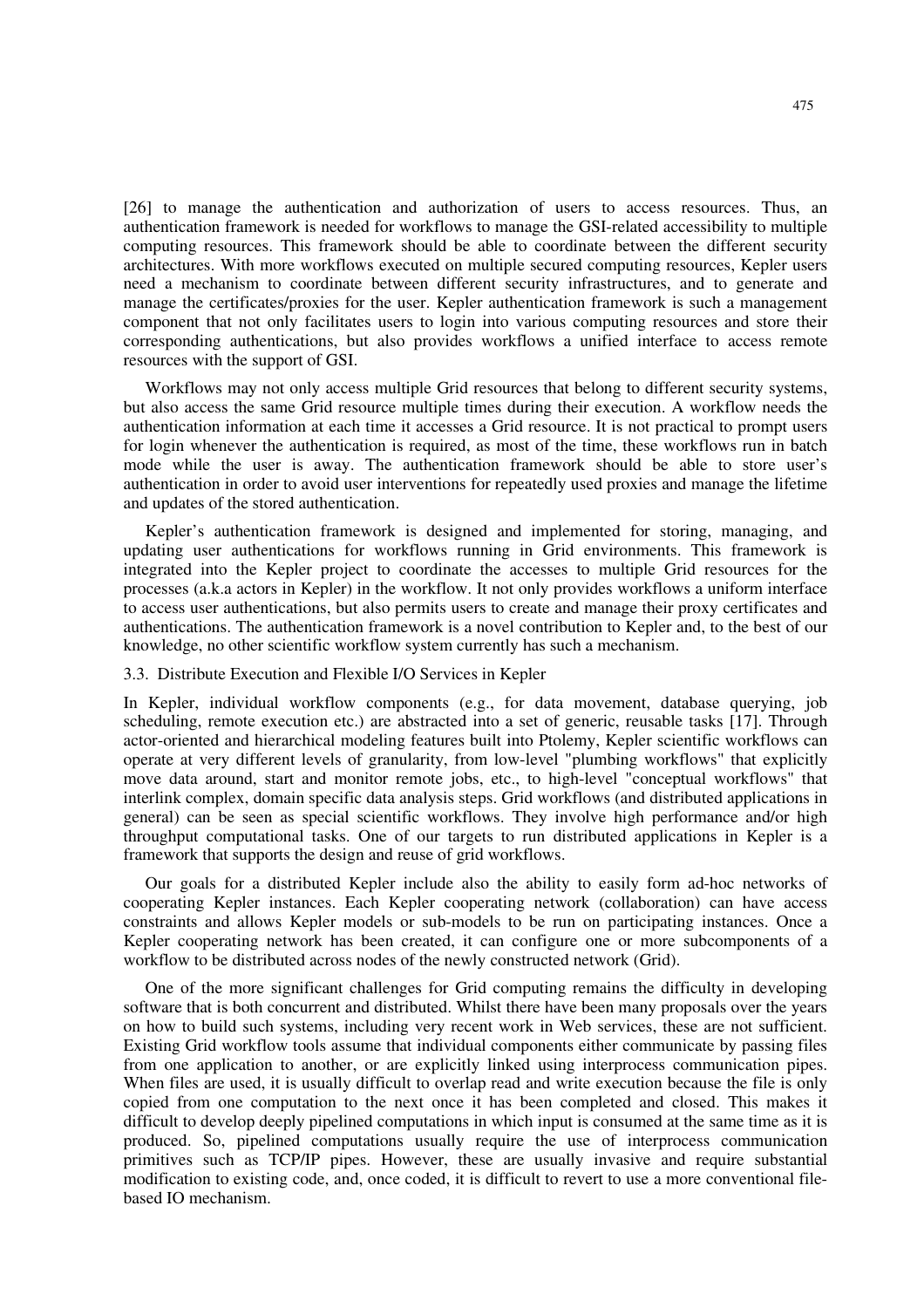GriddLeS [27] is a library that provides a rich set of interprocess communication facilities. Such facilities can be used to implement data sharing in a Grid workflow. The core concept in GriddLeS is GridFiles, a device which enables file based interprocess communication between software components. GriddLeS overloads conventional file IO operations, and support either local, remote or replicated file access, or direct communication over pipes. Thus, the program thinks it is reading or writing a file, but GriddLeS may choose an alternative transport at run time. Together, Kepler and GriddLeS, provide a powerful implementation of Grid workflows [16]. On its own, Kepler provides functionality to construct, edit and execute workflows using SDF or PN execution models. However, Kepler requires substantial modifications to the underlying applications in moving from one mode to another, making it difficult to tune the performance of the overall system. On the other hand, GriddLeS offers the ability to delay the choice of inter-process data transfer mechanism until run time. Since no application changes are required, a user can optimize and tune the performance of the system at run time using the same Kepler interface that they used to build the original workflow.

## 3.4. Using Kepler as an Execution Engine

Kepler [1, 6] workflow system can be used as a comprehensive environment for coordinating distributed resources using emerging Grid technologies, and the Grid infrastructure, to provide efficient and reliable data analysis. In order to accomplish this, Kepler was utilized in a three tier architecture: the portal layer, the workflow layer or control layer, which is the Kepler workflow system, and the Grid layer as the computation layer.

The portal layer, a portlet, serves as a front end user interface. It enables the user to provide the data and choose from the algorithms, processing attributes and desired derivative products via a web interface. Within Kepler, one can design a predefined modularized and configurable workflow template using place holder stubs to be set prior to the workflow execution. A workflow pattern serves as a conceptual workflow template, defined in the Kepler workflow description language, MoML. A workflow instance is created on the fly from the conceptual workflow based on the user selections. The instantiated workflow is then scheduled to be executed by the workflow layer [18].

The workflow layer, also referred to as the main control layer, communicates both with the portal and the Grid layers. This layer, controlled by the Kepler workflow manager, coordinates the multiple distributed Grid components in a single environment as a data analysis pipeline. It submits and monitors jobs onto the Grid, and handles third party transfer of derived intermediate products among consecutive compute clusters, as defined by the workflow description. In addition, it sends control information (a.k.a. tokens) to the portal client about the overall execution of the process. The workflow is executed by the Kepler engine in a batch mode. Once a job is submitted, the user can detach from the system and receive an email notification after the process has completed.

The Grid layer, or the execution layer is where the actual processing implementations are deployed on the distributed computational Grids. Currently a simple submission and queuing algorithm is used for mapping jobs between various resources based on the number of allocated tasks and the size of the data to be processed. In the near future we plan to utilize the Pegasus [29] Grid scheduler to benefit from mapping jobs based on resource efficiency and load, thus making the process more robust.

## **4. Outlook and Conclusions**

The DOE SDM Center and the Kepler scientific workflow system have made a big impact working with both DOE scientists and other national and international scientist. In this paper, we have provided an overview of scientific workflow management issues, motivated by real-world examples that we encountered in a number of application projects. We identified a number of common requirements and desiderata of scientific workflows. We observed an extension in these requirements as the technology is being used and evolves. The combined list of all the requirements that a multi-disciplinary scientific workflow system today needs to provide includes: secure and seamless access to heterogeneous data and computational resources and multiple virtual organizations using multiple roles; efficiently connect to the existing data and integrate heterogeneous data from multiple resources; offer extensible and customizable graphical user interfaces for scientists from different scientific domains; link to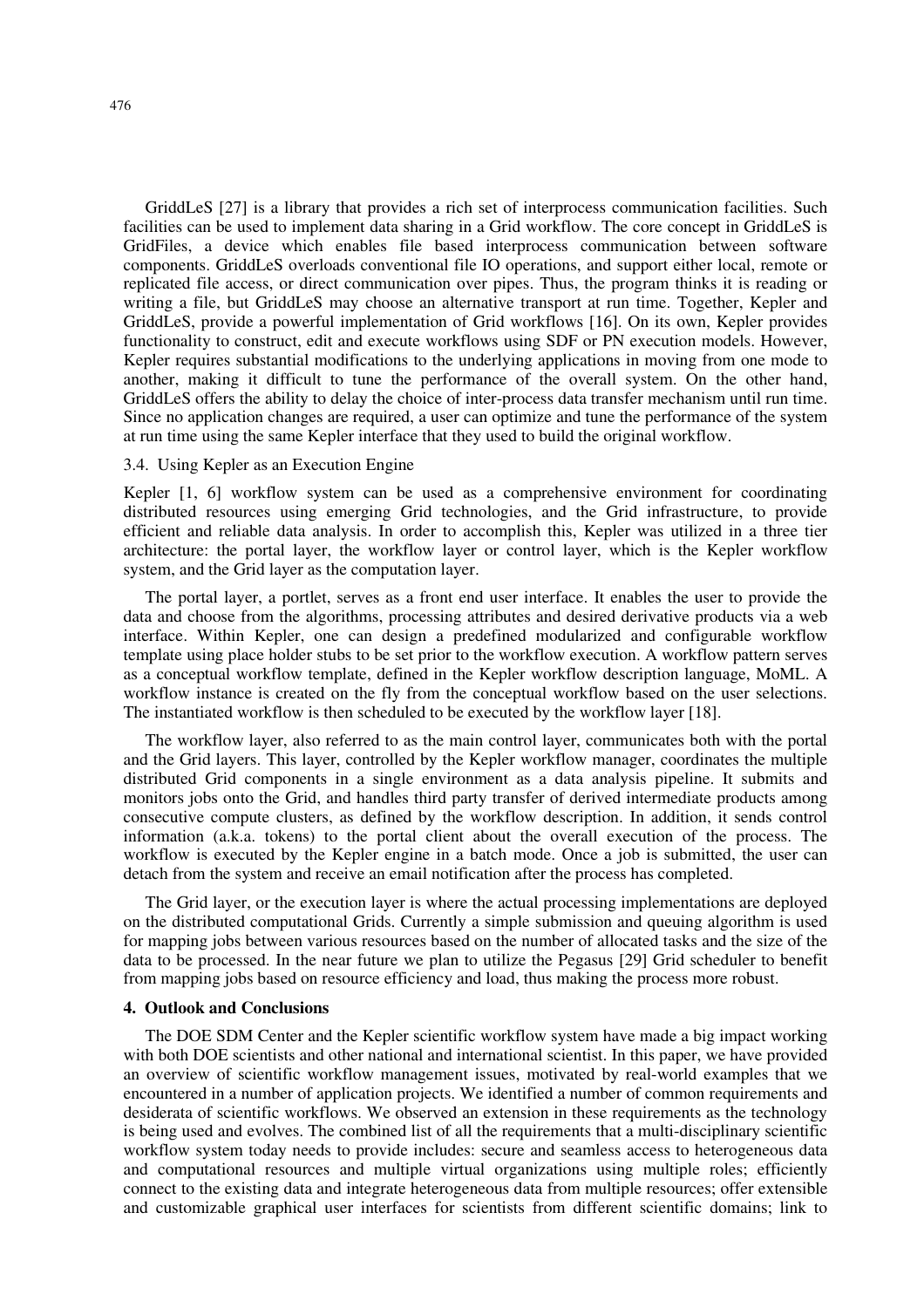different domain knowledge and interface to multiple applications and analysis tools; support computational experiment creation, execution, sharing and reuse; manage complexity, user and process interactivity; provide extensions for adaptive and dynamic workflows; track provenance of workflow design evolution, execution, and intermediate and final results; perform efficient failure recovery and smart re-runs; support various file and process transport mechanisms (e.g., main memory and Java shared file system); support the full scientific process by means to use and control instruments, networks and observatories in observing steps; scientifically and statistically analyze and control the data collected by the observing steps; set up simulations as testbeds for possible observatories; come up with efficient and intuitive workflow deployment methods; and most importantly do all these in a secure and usable way.

To support the above-mentioned extended requirements, Kepler and the rest of the scientific workflow research community faces challenges in areas including usability, workflow design methodologies, provenance tracking, new computational models to support dynamic and adaptive changes in the running workflows, failure recovery, re-running workflows with minor changes, authentication and authorization, and incorporation of semantic Grid and semantic annotation technologies. Among these challenges, usability and provenance tracking requires special attention, as these features have been worked on less in the previous years, and are vital for the acceptance of the technology by wider scientific communities and for the success of all the other features in a scientific workflow.

## **5. Acknowledgements**

The authors would like to thank the DOE scientists working with the SDM Center, especially to Matthew Coleman, Doug Swesty, Eric Myra, John Blondin and Scott Klasky, and the SDSC SWAT Lab team and the rest of the Kepler team for their excellent collaboration. This work is supported by DOE SciDAC DE-FC02-01ER25486 (SDM), NSF/ITR 0225676 (SEEK), NSF/DBI-0078296 (Resurgence) and NSF/ SCI-0438741 (Delivering Cyberinfrastructure: From Vision to Reality).

#### **References**

- [1] Ludäscher, B., Altintas, I., Berkley, C., Higgins, D., Jaeger-Frank, E., Jones, M., Lee, E., Tao, J., Zhao, Y.: Scientific Workflow Management and the Kepler System. Concurrency and Computation: Practice & Experience, Special Issue on Scientific Workflows, to appear, 2005. http://keplerproject.org/
- [2] Oinn, T., Greenwood, M., Addis, M., Alpdemir, M.N., Ferris, J., Glover, K., Goble, C., Goderis, A., Hull, D., Marvin, D., Li, P., Lord, P., Pocock, M.R., Senger, M., Stevens, R., Wipat, A. Wroe, C.: Taverna: Lessons in creating a workflow environment for the life sci-ences". Accepted for publication in Concurrency and Computation: Practice and Experience Grid Workflow Special Issue
- [3] Churches, D., Gombas, G., Harrison, A., Maassen, J., Robinson, C., Shields, M., Taylor, I., Wang, I.: Programming Scientific and Distributed Workflow with Triana Services". In Grid Workflow 2004 Special Issue of Concurrency and Computation: Practice and Experience, to be published, 2005
- [4] Scientific Data Management Center. http://sdmcenter.lbl.gov
- [5] Scientific Process Automation. http://www-casc.llnl.gov/sdm/
- [6] Kepler Scientific Workflow System and Project. http://kepler-project.org, 2006.
- [7] Altintas, I., Bhagwanani, S., Buttler, D., Chandra, S., Cheng, Z., Coleman, M., Critchlow, T., Gupta, A., Han, W., Liu, L., Ludaescher, B, Pu, C., Moore, R., Shoshani, A., Vouk., M.: A Modeling and Execution Environment for Distributed Scientific Workflows. In 15th Intl. Conf. on Scientific and Statistical Database Management (SSDBM), Boston, Massachussets, 2003.
- [8] Liu, L., Pu, C., Han, W.: An XML-Enabled Data Extraction Tool for Web Sources. Intl. Journal of Information Systems. Special Issue on Data Extraction, Cleaning, and Reconciliation, 2001.
- [9] National Center for Biotechnology Information (NCBI). http://www.ncbi.nlm.nih.gov/, 2006.
- [10] Klasky, S.A., Ludaescher, B., Parashar, M.: The Center for Plasma Edge Simulation Workflow Requirements. Post-ICDE IEEE Workshop on Workflow and Data Flow for Scientific Applications (SciFlow'06), Atlanta, GA, April 8th 2006.
- [11] GEON: Geosciences Network. http://geongrid.org
- [12] RESURGENCE: RESearch sURGe ENabled by CyberinfrastructurE. http://www.baldridge.unizh.ch/resurgence/